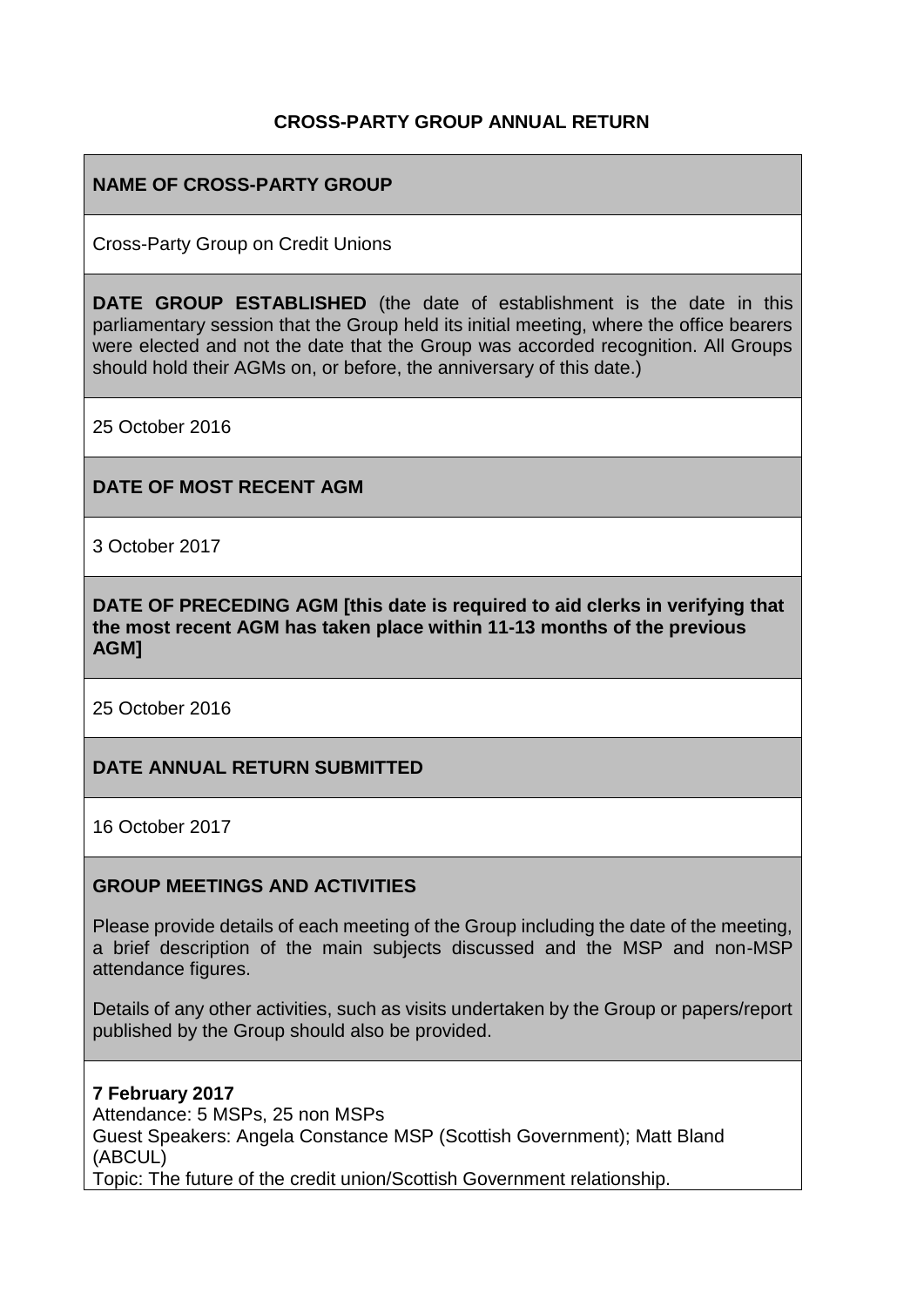**13 June 2017** Attendance: 4 MSPs, 45 non-MSPs Guest speakers: Robert Kelly (NHS Credit Union); Eric Broome (Georgia Credit Union Affiliates) Topic: Lessons from the American credit union sector

**3 October 2017** Attendance: 3 MSPs, 2 non-MSPs Topic: Re-election of officers

### **MSP MEMBERS OF THE GROUP**

Please provide names and party designation of all MSP members of the Group.

Ruth Maguire MSP, Scottish National Party

Claudia Beamish MSP, Scottish Labour

Alison Harris MSP, Scottish Conservative & Unionist Party

Andy Wightman MSP, Scottish Green Party

Angus MacDonald MSP, Scottish National Party

Ben MacPherson MSP, Scottish National Party

James Kelly MSP, Scottish Labour

Johann Lamont MSP, Scottish Labour

Pauline McNeill, Scottish Labour

### **NON-MSP MEMBERS OF THE GROUP**

For organisational members please provide only the name of the organisation, it is not necessary to provide the name(s) of individuals who may represent the organisation at meetings of the Group.

| Individuals   |                                          |
|---------------|------------------------------------------|
| Organisations | Association of British Credit Unions Ltd |

### **GROUP OFFICE BEARERS**

Please provide names for all office bearers. The minimum requirement is that two of the office bearers are MSPs and one of these is Convener – beyond this it is a matter for the Group to decide upon the office bearers it wishes to have. It is permissible to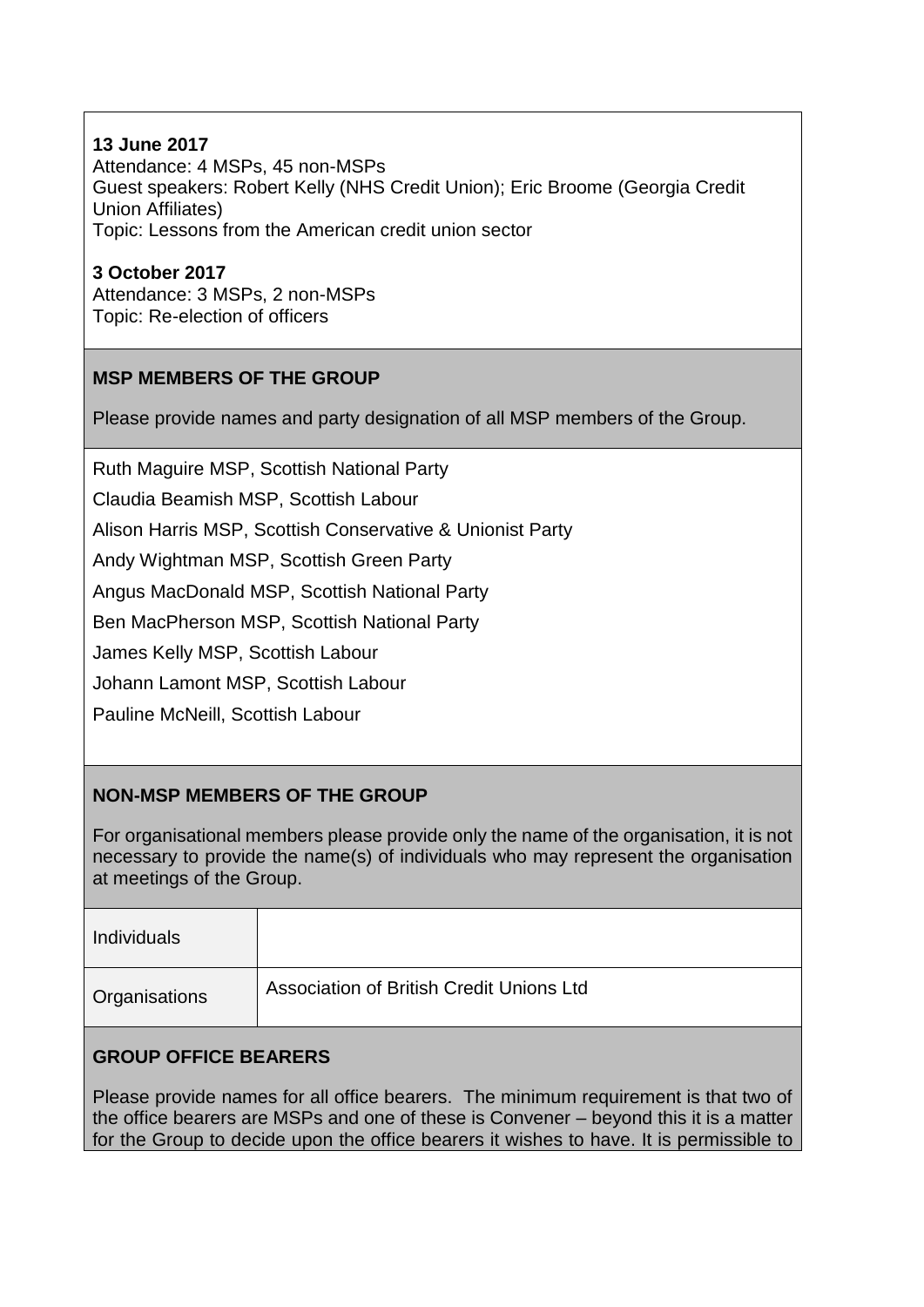have more than one individual elected to each office, for example, co-conveners or multiple deputy conveners.

| Convener               | <b>Ruth Maguire MSP</b>    |
|------------------------|----------------------------|
| <b>Deputy Convener</b> | <b>Claudia Beamish MSP</b> |
| Secretary              | N/A                        |
| Treasurer              | N/A                        |

### **FINANCIAL BENEFITS OR OTHER BENEFITS RECEIVED BY THE GROUP**

Please provide details of any financial or material benefit(s) received from a single source in a calendar year which has a value, either singly or cumulatively, of more than £500. This includes donations, gifts, hospitality or visits and material assistance such as secretariat support.

Details of material support should include the name of the individual providing support, the value of this support over the year, an estimate of the time spent providing this support and the name of the organisation that this individual is employed by / affiliated to in providing this support.

Groups should provide details of the date on which the benefit was received, the value of the benefit and a brief description of the benefit.

If the Group is not disclosing any financial information please tick the box to confirm that the Group has considered the support received, but concluded it totalled under the threshold for disclosure (£500).

As secretariat, the Association of British Credit Unions Ltd has paid for refreshments for the 2 meetings, totalling around £350

ABCUL also provides secretariat support for approximately 8 days per year, at an estimated market value of £2,400.

# **SUBSCRIPTION CHARGED BY THE GROUP**

Please provide details of the amount charged and the purpose for which the subscription is intended to be used.

N/A